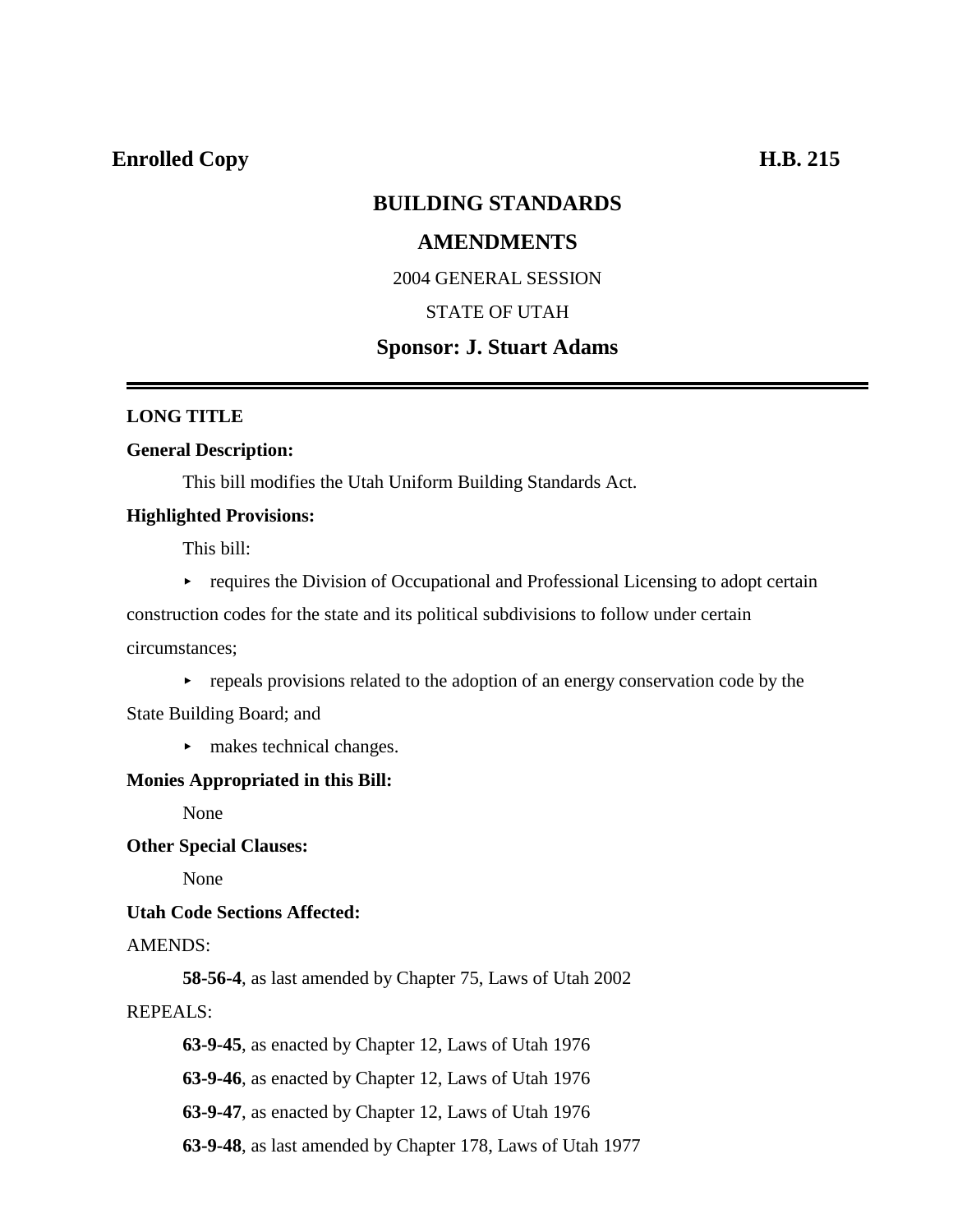# **H.B. 215 Enrolled Copy**

**63-9-49**, as last amended by Chapter 178, Laws of Utah 1977 **63-9-50**, as last amended by Chapter 178, Laws of Utah 1977 **63-9-51**, as enacted by Chapter 12, Laws of Utah 1976 **63-9-52**, as enacted by Chapter 12, Laws of Utah 1976

*Be it enacted by the Legislature of the state of Utah:*

Section 1. Section **58-56-4** is amended to read:

**58-56-4. Definitions -- Adoption of building codes -- Amendments -- Approval of other codes -- Exemptions.**

(1) As used in this section:

(a) "agricultural use" means a use that relates to the tilling of soil and raising of crops, or keeping or raising domestic animals, for the purpose of commercial food production];

(b) "not for human occupancy" means use of a structure for purposes other than protection or comfort of human beings, but allows people to enter the structure for:

(i) maintenance and repair; and

(ii) the care of livestock, crops, or equipment intended for agricultural use which are kept there; and

(c) "residential area" means land that is not used for an agricultural use and is:

(i) (A) within the boundaries of a city or town; and

(B) less than five contiguous acres;

(ii) (A) within a subdivision for which the county has approved a subdivision plat under

Title 17, Chapter 27, Part 8, [Subdivision] Subdivisions; and

(B) less than two contiguous acres; or

(iii) not located in whole or in part in an agricultural protection area created under Title

17, Chapter 41, [Agricultural] Agriculture Protection Area.

(2) (a) Subject to the provisions of Subsections (4) and (5), the following codes, each of which must be promulgated by a nationally recognized code authority, shall be adopted, in the manner described in Subsection (2)(b), as the construction codes which the state and each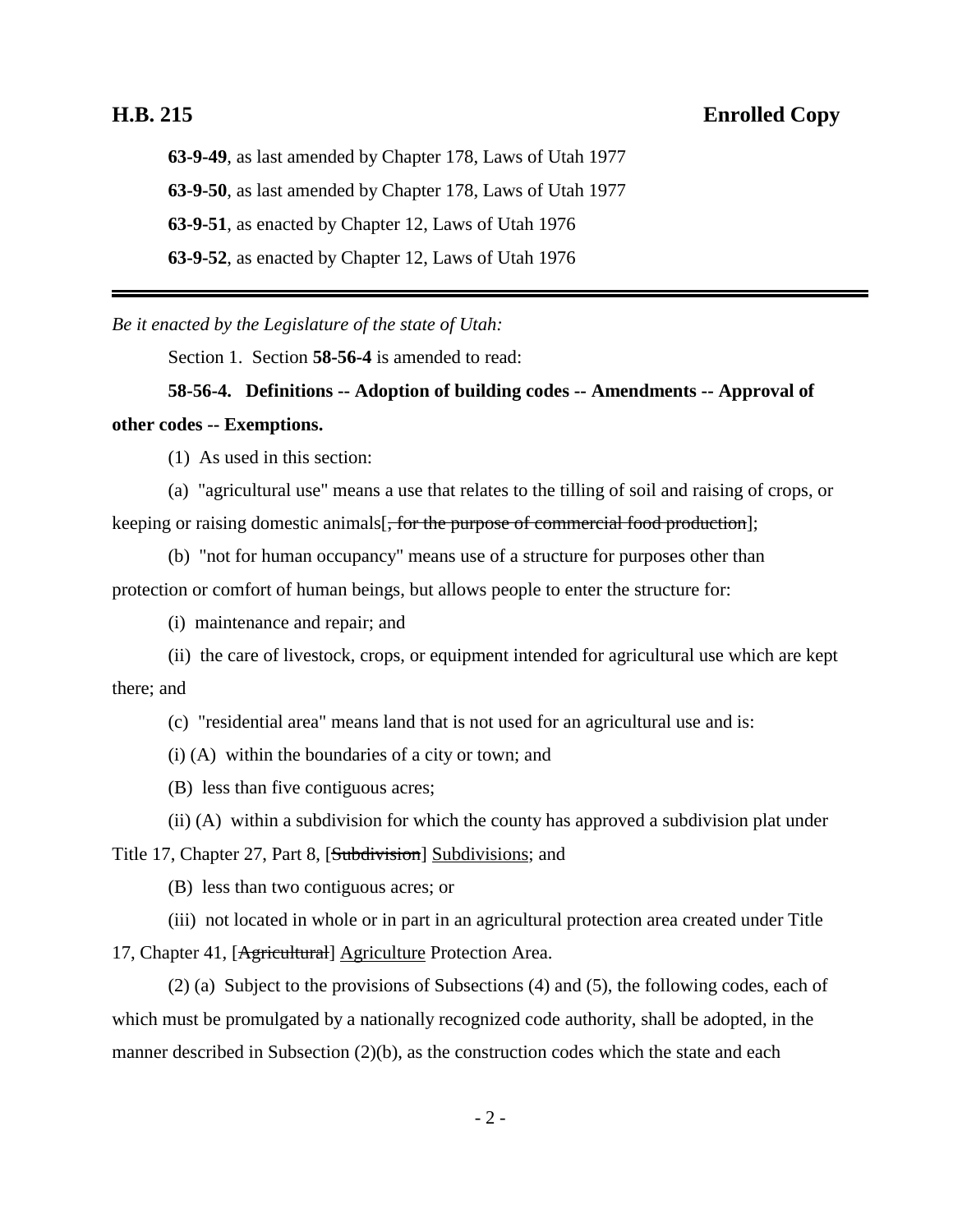# **Enrolled Copy H.B. 215**

political subdivision of the state shall follow in the circumstances described in Subsection (3):

(i) a building code;

(ii) the National Electrical Code promulgated by the National Fire Protection Association;

(iii) a residential one and two family dwelling code;

 $[\overline{\text{(iii)}}]$  (iv) a plumbing code;  $[\overline{\text{and}}]$ 

 $[\overline{(iv)}](v)$  a mechanical code[ $:$ ];

(vi) a fuel gas code; and

(vii) an energy conservation code.

(b) [The] In accordance with Title 63, Chapter 46a, Utah Administrative Rulemaking Act, the division, in collaboration with the commission, shall adopt by rule specific editions of the codes described in Subsection (2)(a), and may adopt by rule successor editions of any adopted code.

(c) The division, in collaboration with the commission, may, in accordance with Section 58-56-7, adopt amendments to the codes adopted under Subsection (2)(a), to be applicable to the entire state or within one or more political subdivisions.

(3) Subject to the provisions of Subsections (4) and (5), the codes and amendments adopted under Subsection (2) shall be followed when:

(a) new construction is involved;

(b) the owner of an existing building, or the owner's agent, is voluntarily engaged in:

(i) the repair, renovation, remodeling, alteration, enlargement, rehabilitation, conservation, or reconstruction of the building; or

(ii) changing the character or use of the building in a manner which increases the occupancy loads, other demands, or safety risks of the building.

(4) (a) The division, in collaboration with the commission,  $[\text{shall have}]$  has discretion to approve, without adopting, certain codes in addition to those described in Subsection (2)(a), including specific editions of the codes, for use by a compliance agency.

(b) If the applicable code is one which the division has approved under Subsection (4)(a), a compliance agency has the discretion to: